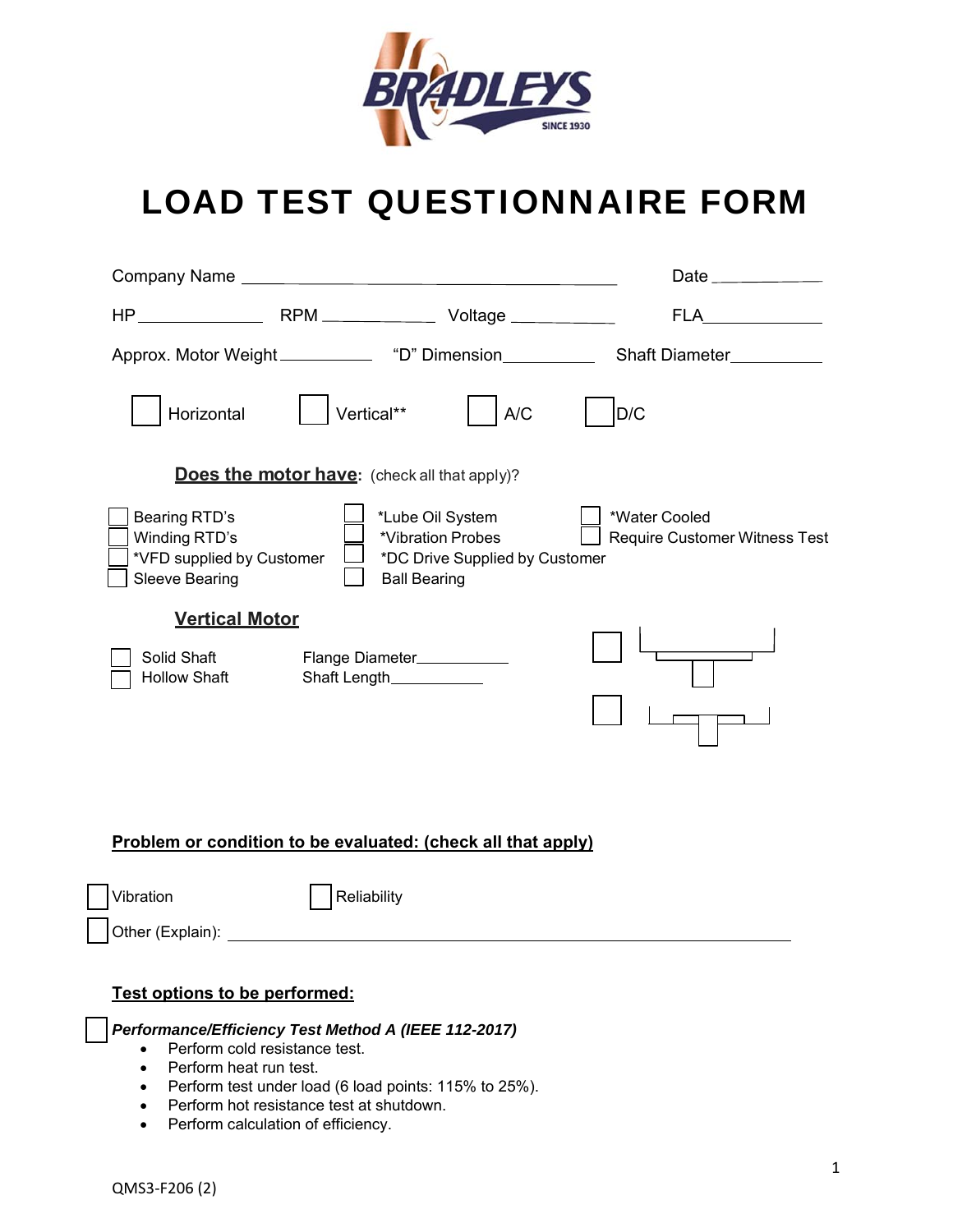

#### *Performance/Efficiency Test Method B (IEEE 112-2017)*

- Perform cold resistance test.
- Perform heat run test.
- Perform test under load (6 load points: 115% to 25%).
- Perform no load test.
- Perform segregation of losses.
- Perform calculation of efficiency and power factor.

#### *Performance/Efficiency Test Method F1 (IEEE 112-2017)*

- Perform cold resistance test.
- Perform heat run test.
- Perform Impedance Test
- Perform no load test.
- Perform hot resistance test at shutdown.
- Perform calculation of efficiency and power factor. (6 load points: 115% to 50%)

#### *Routine Test (IEEE 841)*

- Perform cold resistance test
- Perform no-load test measuring current, power, and nominal speed at rated voltage and frequency
- Perform no load mechanical vibration check in accordance with IEEE 841-2009
- 6.9, using either elastic or rigid mount.
- Perform no load bearing run. Bearing run to be a minimum of 1.5 hours. Bearing temperature stable when temperature has not risen more than 1 degree in two consecutive readings.)

#### *Bradley's Revised Complete Test (API 541)*

- Determination of efficiency and power factor at 100%, 75% and 50% of full load, and any other specified load point(s). Customer must specify which method (A or B) in IEEE 112 is to be used.
- Determination of locked rotor current, power factor and torque.
- Determination of full load current and slip.
- Determination of breakdown torque.
- Perform heat run at maximum continuous rated service factor for a minimum of four hours or until the bearing and stator temperatures stabilize, in accordance with IEEE 112.
	- $\circ$  If motor exceeds testing limitations at the facility, heat run maybe performed using dual frequency method.
- Determination of speed-torque curve.
- Perform sound test with the motor operating at no load and full voltage.
- *Each motor shall be given a routine test, as part of the complete test*
- Determination of no-load current.
- Determination of insulation resistance by megohmmeter and polarization index per IEEE 43.
- Determination of vibration readings, taken every 15 minutes during the test and every 1 minute during the last fifteen minutes of the test. The latter applies to only
- 3600 RPM motors.
- Perform bearing insulation test, if applicable.
- Perform test for bearing temperature rise.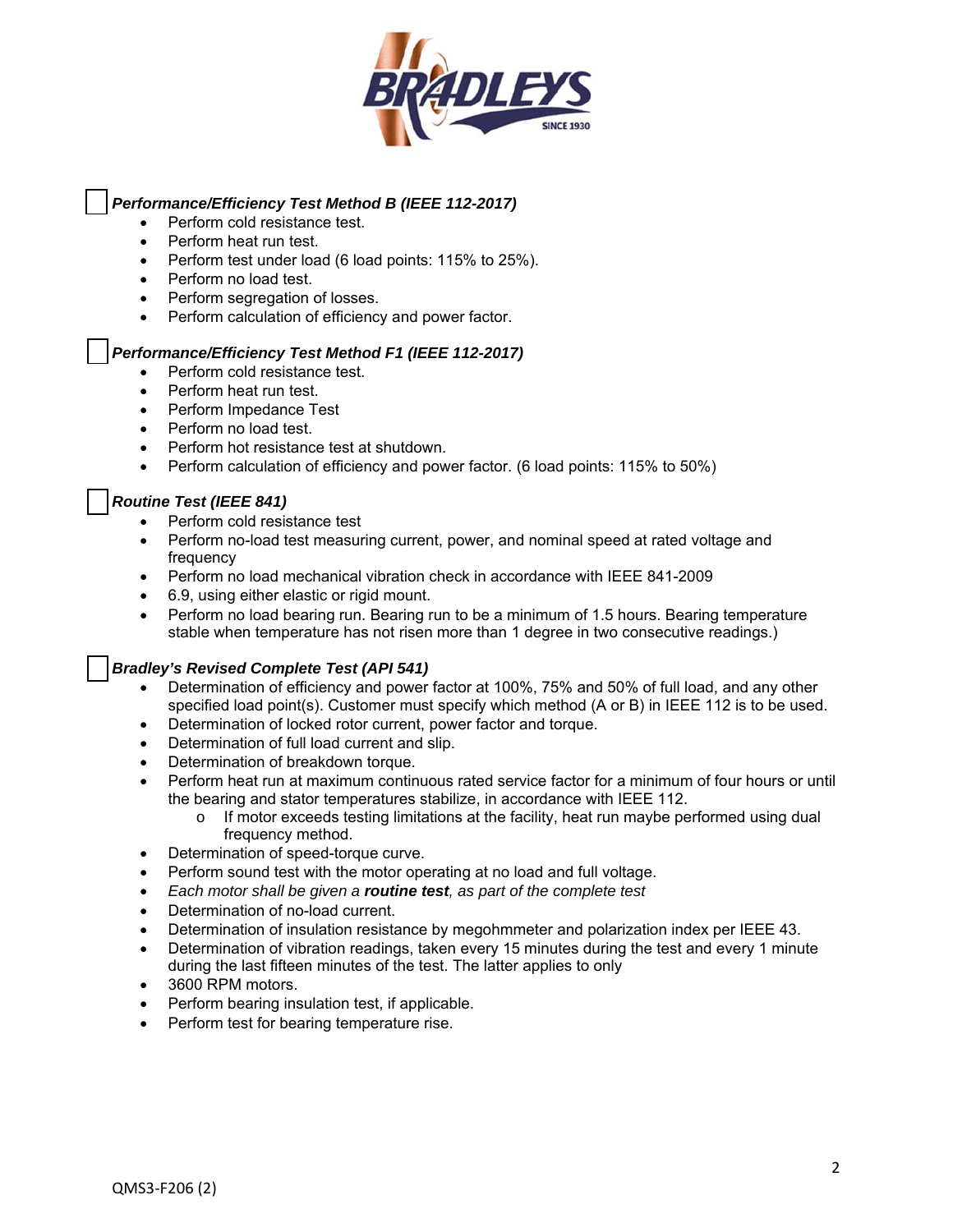

## **Additional options available with the tests**

\*Locked Rotor Test 7.2 \*Speed Torque Curves

Speed Current Curves IEEE 112-2017 7.3.2.5

Per NEMA MG 1-2003 [B7] Part 9

\*Sound Test \*Vibration Per IEEE 112-2017 8.6.2

(\*) Additional costs will apply

(\*\*) Verticals motors should be able to run without a external thrust load or easily modifiable to run without external thrust load

| Date or Window to be tested |  |
|-----------------------------|--|
|-----------------------------|--|

*Notes*: Customer must supply Bradleys' with specifications or procedures 30 days prior to testing. Shaft size may affect cost.

If coupling is not in stock, charges will be added.

### *Please provide any drawings or dimensional sheets of unit being tested if available.*

| QUOTE \$ \equation \end{c} \end{c}} |  |
|-------------------------------------|--|
|                                     |  |
|                                     |  |